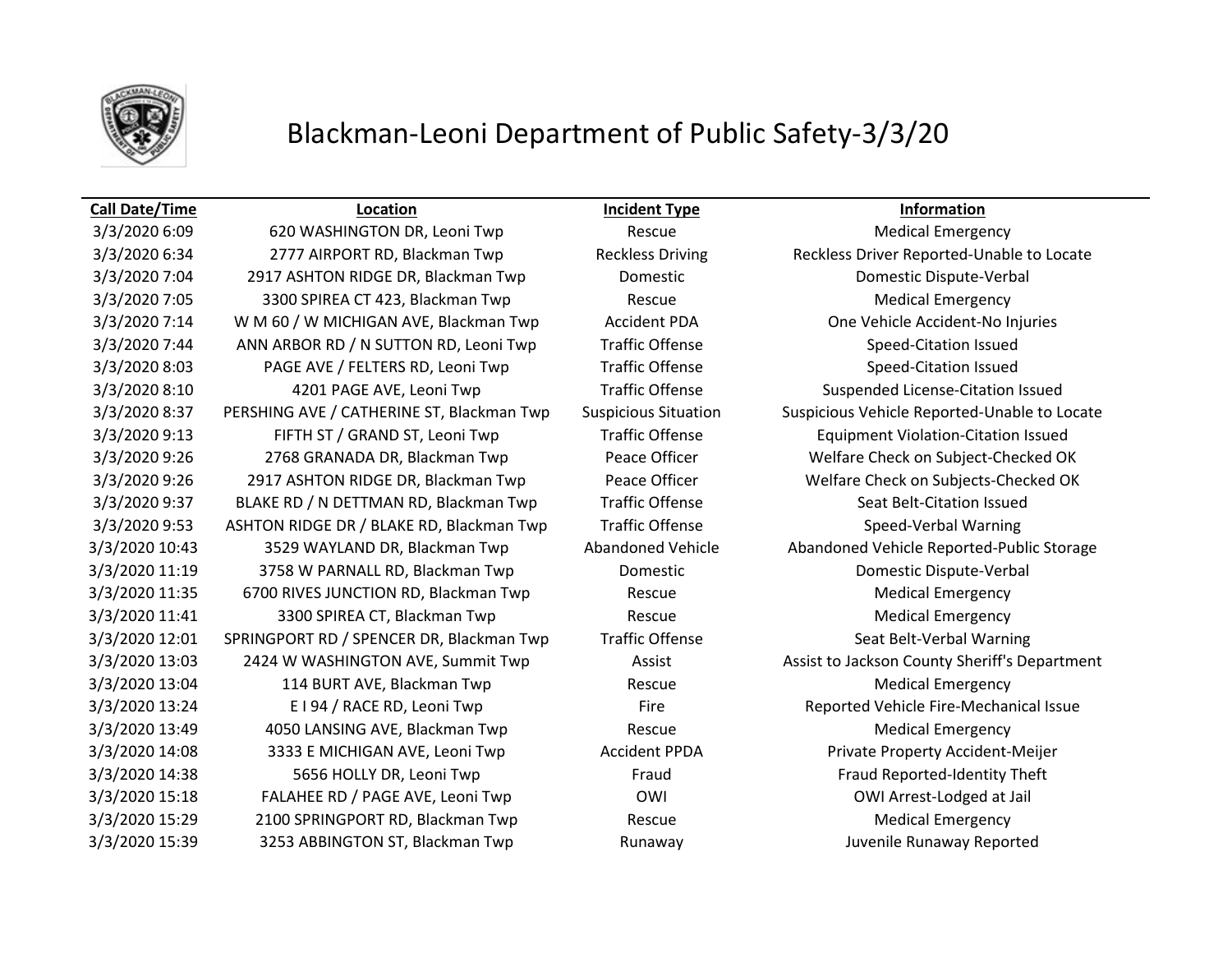

## Blackman-Leoni Department of Public Safety-3/3/20

3/3/2020 15:40 **3588 PAGE AVE, Leoni Twp** Rescue Rescue Medical Emergency 3/3/2020 16:20 3300 SPIREA CT, Blackman Twp Rescue Medical Emergency 3/3/2020 16:38 N ELM RD / ROSEHILL RD, Blackman Twp Accident PDA Two Vehicle Accident-No Injuries 3/3/2020 16:39 1275 BREEZY LN, Leoni Twp Alarm Alarm Alarm False Burglar Alarm 3/3/2020 17:48 928 CONCORD BLVD, Blackman Twp Disorderly Trouble with Juveniles Reported 3/3/2020 18:03 3471 ONEILL DR, Blackman Twp Alarm Alarm Alarm False Burglar Alarm 3/3/2020 18:17 2943 WOODS CIR, Blackman Twp Disorderly Trouble with Juveniles Reported 3/3/2020 18:27 519 SEVENTH ST, Leoni Twp Disorderly Disorderly Noise Complaint 3/3/2020 18:35 240 GRAND ST, Leoni Twp Ordinance Violation Ordinance Violation-Blight 3/3/2020 18:56 3588 PAGE AVE, Leoni Twp Domestic Domestic Dispute-Verbal 3/3/2020 19:00 79 SHADY LN, Leoni Twp Ordinance Violation Ordinance Violation-Blight 3/3/2020 23:55 1434 GALLERY PLACE DR 1, Blackman Twp Rescue Medical Emergency 3/4/2020 0:03 S US 127 / E SOUTH ST, Leoni Twp Motorist Assist Motorist Assist-Vehicle Problems 3/4/2020 0:15 3668 SAINT MARK DR, Blackman Twp **Runaway State Communist Constructs** Juvenile Runaway Reported 3/4/2020 0:34 543 ANDREW AVE, Blackman Twp Domestic Domestic Dispute-Verbal 3/4/2020 0:36 1404 N SUTTON RD, Leoni Twp Alarm Alarm False Burglar Alarm 3/4/2020 2:46 5390 RIVES JUNCTION RD, Blackman Twp Domestic Domestic Dispute-Verbal

**Call Date/Time Location Incident Type Information**

3/3/2020 16:07 221 GRAND ST, Leoni Twp Assist Assist Assist Assist to Eaton County Sheriff's Department 3/3/2020 16:13 3791 ANN ARBOR RD, Leoni Twp Peace Officer Welfare Check on Subject-Checked OK 3/3/2020 16:34 3757 LANSING AVE, Blackman Twp Disorderly Trouble with Subjects-Northwest Elementary 3/3/2020 17:01 1469 COMMANCHE LN, Leoni Twp Larceny Larceny Reported-License Plate Stolen 3/3/2020 17:10 2855 MEADOWOOD DR, Blackman Twp Peace Officer Welfare Check on Subject-Transported to Hospital 3/3/2020 17:17 400 GRAND ST, Leoni Twp Reckless Driving Reckless Driver Reported-Unable to Locate 3/3/2020 23:56 830 ROYAL DR, Blackman Twp Reckless Driving Reckless Driver Reported-Unable to Locate 3/3/2020 23:57 2432 SMILEY WAY, Summit Twp Fire Fire Assist to Summit Township Fire Department 3/4/2020 0:22 3220 KINGSBROOKE DR 403, Blackman Twp Domestic Domestic Assault Reported-Prosecutor Review 3/4/2020 1:11 4505 ETON CT, Blackman Twp Disorderly Trouble with Subject Refusing to Leave 3/4/2020 2:28 2035 BONDSTEEL DR, Blackman Twp Larceny Larceny Reported-Cab Fare-Suspect Identified